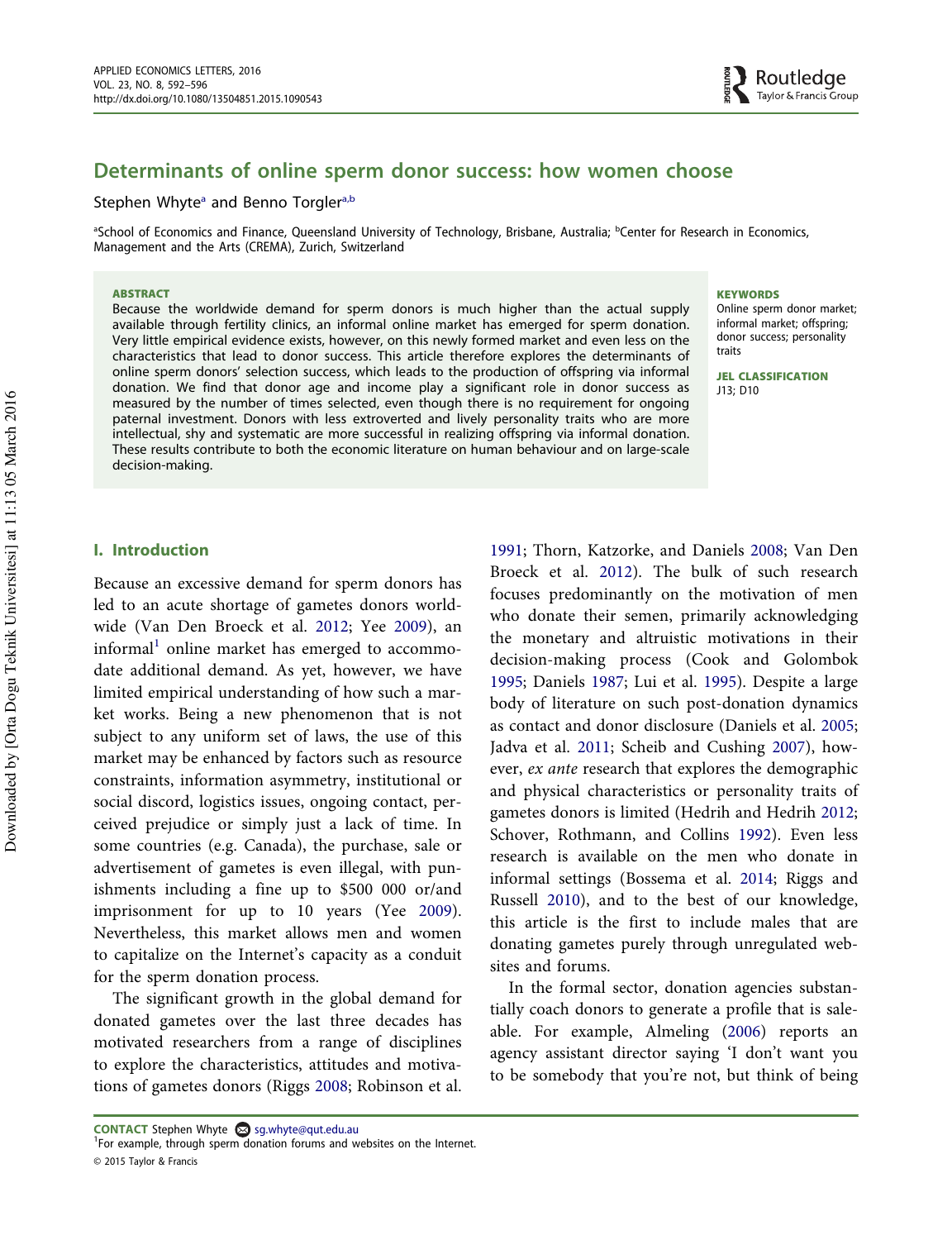sensitive to their needs and feelings' (149). Another donor manager from Western Sperm Bank encouraged donors to rewrite portions of their profile (150). The problem with sperm banks, however, is that they preselect individuals based on their notion of potentially successful sperm donor candidates, which biases the actual possibility set of recipients. For example, CryoCorp and Western Sperm Bank have located themselves close to prestigious universities in order to attract young, healthy, well-educated individuals with great career potential (Almeling 2007). The online donor market, in contrast, permits more interaction between the recipient and the donor, which allows us to explore a set of individual donor characteristics and their implications for the likelihood of being picked and realizing offspring. In particular, research has shown that humans are good at judging personality traits with only minimal exposure to appearance and behaviour (Ambady and Rosenthal 1992; Bar, Neta, and Linz 2006) and that when provided with visual and vocal information, humans can ascertain 'relatively accurate assessments of intelligence in strangers' in as little as one minute (Murphy, Hall, and Colvin 2003, 485).

# II. Data and method

Data collection ran from 23 November 2012 to 1 March 2013 and began with the posting of the online survey's URL on regulated (paid), semi-regulated and unregulated (free) online sperm donation forums and websites.<sup>2</sup> The survey URL was also emailed to donors (inviting them to participate) who had posted an email address on any of the sites listed. All participant information, surveys and procedures (detailed in Whyte and Torgler 2015) were obtained and handled in accordance with the QUT Ethics guidelines (QUT Ethics Approval Number 1200000106).

The sample consists of 56 males who identified themselves as currently seeking to 'donate my sperm to someone' in an informal setting and were asked to complete a questionnaire. Although not large, the sample size is consistent with many sperm donor studies on the formal sector. In fact, as Van den Broeck et al. (2012) point out in their literature review, the median sample size for many studies is 52 (13). Our participants are between 23 and 66 years of age, with 94% being Caucasian, 84% selfidentifying as heterosexual and 94% giving their current country of residence as Australia, Canada, the UK, Italy, Sweden or the US. Only 9% of the sample are students, with 77% reporting an undergraduate or higher level of educational attainment. 61% earned an annual wage greater than \$50 000. Of those with children by donation, 73% currently had some form of ongoing contact (mail, email, phone, video link or even in person) with at least one of their donor children.

#### III. Results

Because the number of times a donor has realized offspring via informal donation is not normally distributed ( $M = 3.089$ , SD = 4.933, min = 0,  $max = 23$ , we use a negative binomial regression to handle overdispersion and include marginal effects (see Tables 1 and 2). Because of the number of available observations, we limit the number of independent factors to no more than nine. We rely on factors that recipients can most easily evaluate when interacting with donors, while also taking into account the individual characteristics in donor selfassessments. We find that *income*<sup>3</sup> and *health*<sup>4</sup> are positively correlated with being selected and hence with offspring success (see specification (1)). A one unit increase in income is linked on average with 0.728 more offspring success, statistically significant at the 1% level. Moreover, according to specification (2), the self-rated attribute of *intellectual*<sup>5</sup>

<sup>2</sup> VoyForum.com, TadpoleTown.com, BubHub.com, FertilityFriends.co.uk – Infertility and Fertility Support, PSD (privatespermdonor.com), Co-Parent.net, Co-ParentMatch.com, PrideAngel.com and Modamily.com.

 $3$ My annual wage would be in the range of 1 = below \$20 000, 2 = \$20 000-\$50 000, 3 = \$50 000-\$80 000, 4 = \$80 000-\$110 000, 5 = \$110 000-\$150 000,  $6 = $150\,000 - $180\,000$ ,  $7 = $180\,000 - $210\,000$ ,  $8 = $210\,000 - $240\,000$ ,  $9 = $240\,000 - $270\,000$ ,  $10 = $270\,000 - $300\,000$  and  $11 =$  above \$300 000. <sup>4</sup>All things considered, how would you describe your health (1 = very unhealthy, 7 = very healthy).

<sup>5</sup> How well do the following words describe you? For each word, select one box to indicate how well that word describes you. There are no right or wrong answers.  $1 =$  Does not describe me at all,  $7 =$  Describes me very well. All the other self-rated attributes have the same scale (systematic, extroverted, lively, shy, fretful).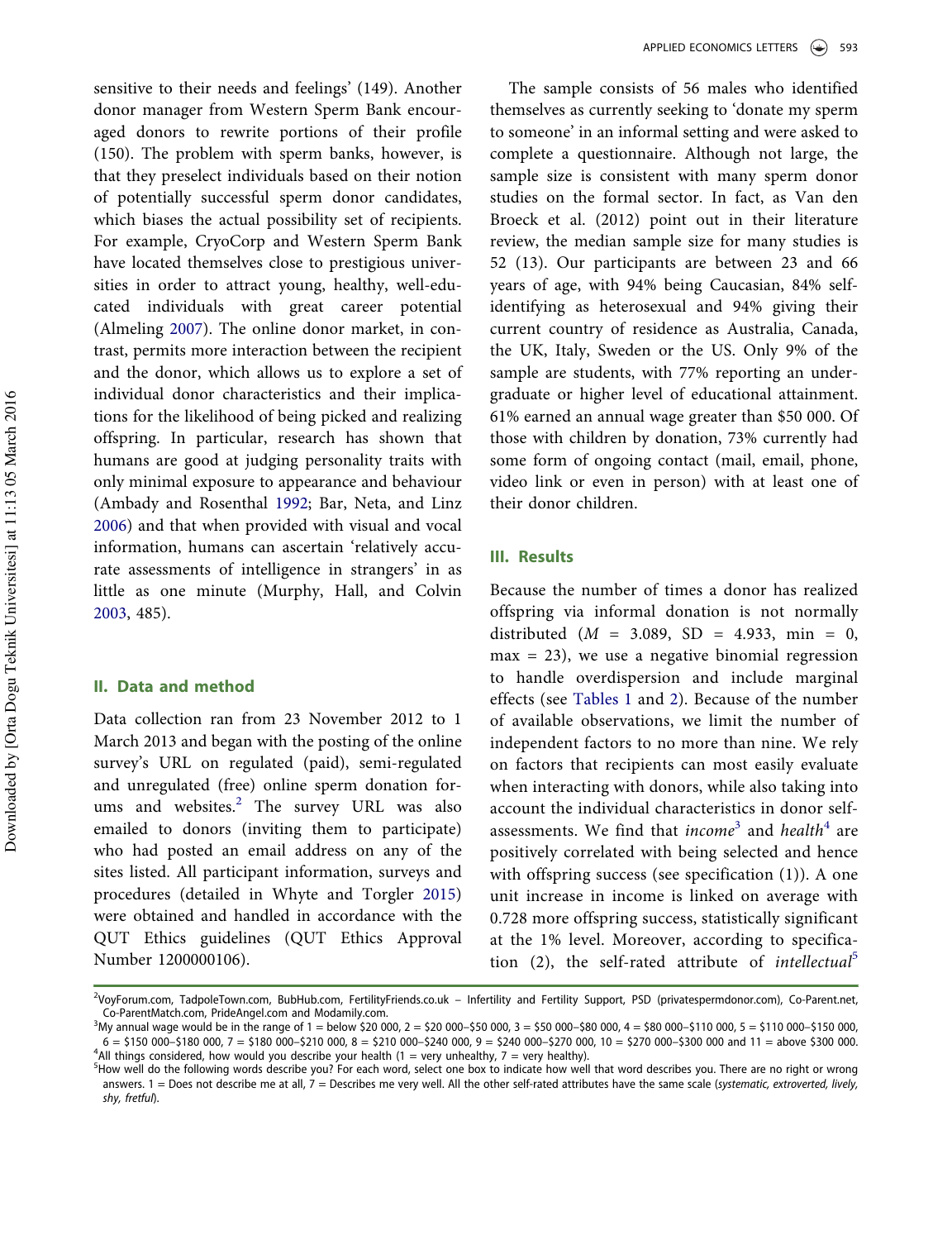| Dep. Var.:        |             |             |             |
|-------------------|-------------|-------------|-------------|
| offspring success | (1)         | (2)         | (3)         |
| Age               | $-0.335***$ | $-0.370***$ | $-0.364***$ |
|                   | $(-2.82)$   | $(-3.54)$   | $(-3.27)$   |
|                   | $-0.911$    | $-0.984$    | 0.985       |
| Aqe <sup>2</sup>  | $0.004***$  | $0.004***$  | $0.004***$  |
|                   | (2.64)      | (3.30)      | (3.06)      |
|                   | 0.011       | 0.116       | 0.011       |
| Height            | 0.221       | 0.108       | 0.213       |
|                   | (1.06)      | (0.50)      | (1.07)      |
|                   | 0.602       | 0.287       | 0.576       |
| Weight            | $-0.050$    | 0.106       | $-0.022$    |
|                   | $(-0.40)$   | (0.62)      | $(-0.19)$   |
|                   | $-0.135$    | 0.282       | $-0.589$    |
| Education         | 0.010       | 0.078       | $-0.009$    |
|                   | (0.06)      | (0.43)      | $(-0.05)$   |
|                   | 0.027       | 0.206       | $-0.023$    |
| Annual income     | $0.267***$  | 0.156       | $0.226**$   |
|                   | (2.87)      | (1.46)      | (2.30)      |
|                   | 0.728       | 0.415       | 0.613       |
| Health            | $0.235***$  | 0.162       | $0.204**$   |
|                   | (2.04)      | (1.42)      | (2.15)      |
|                   | 0.640       | 0.430       | 0.552       |
| Intellectual      |             | $0.450**$   |             |
|                   |             | (2.42)      |             |
|                   |             | 1.196       |             |
| Systematic        |             |             | $0.239**$   |
|                   |             |             | (2.06)      |
|                   |             |             | 0.647       |
| Ν                 | 48          | 48          | 48          |

Notes: Marginal effects in italics, z-statistics in parentheses; \*, \*\* and \*\*\* represent statistical significance at 10, 5 and 1% levels, respectively.

is very dominant compared with education,<sup>6</sup> reducing the impact of annual income and reporting marginal effects of 1.196.

To understand this aspect better, we substitute intellectual with the self-rated attribute systematic. This latter reflects the fact that whereas formal donation requires only the provision of a sample in a medical setting at a time and place convenient to the donor, the unregulated online setting requires donors to be more organized, methodical and efficient. Online donation could thus incorporate logistical coordination, financial cost and precise timing to meet the needs of the recipient. In general, according to the evolutionary theory of parental investment (Trivers 1972), women bear a heavier cost in human reproduction, leading to a preference for more intelligent or systematic donors even though paternal investment may not be required post-insemination. Although the effect size for systematic is smaller than for intellectual, both income and health again become statistically significant when intellectual is not controlled for.

Table 2. Extraversion versus shyness.

| (6)<br><b>Offspring Success</b><br>(4)<br>(5)<br>(7)<br>$-0.359***$<br>$-0.397***$<br>$-0.516***$<br>$-0.338***$<br>Age<br>$(-3.37)$<br>$(-3.63)$<br>$(-3.49)$<br>$(-3.19)$<br>$-1.455$<br>$-0.949$<br>$-1.052$<br>$-0.909$<br>Age <sup>2</sup><br>$0.004***$<br>$0.006***$<br>$0.004***$<br>$0.005***$<br>(3.07)<br>(3.33)<br>(2.89)<br>(3.40) |
|-------------------------------------------------------------------------------------------------------------------------------------------------------------------------------------------------------------------------------------------------------------------------------------------------------------------------------------------------|
|                                                                                                                                                                                                                                                                                                                                                 |
|                                                                                                                                                                                                                                                                                                                                                 |
|                                                                                                                                                                                                                                                                                                                                                 |
|                                                                                                                                                                                                                                                                                                                                                 |
|                                                                                                                                                                                                                                                                                                                                                 |
|                                                                                                                                                                                                                                                                                                                                                 |
| 0.011<br>0.113<br>0.013<br>0.167                                                                                                                                                                                                                                                                                                                |
| $-0.149$<br>$-0.068$<br>Height<br>0.179<br>0.044                                                                                                                                                                                                                                                                                                |
| $(-0.71)$<br>(0.94)<br>$(-0.31)$<br>(0.23)                                                                                                                                                                                                                                                                                                      |
| $-0.393$<br>0.474<br>$-0.191$<br>0.118                                                                                                                                                                                                                                                                                                          |
| 0.121<br>0.098<br>Weight<br>0.080<br>0.150                                                                                                                                                                                                                                                                                                      |
| (0.87)<br>(0.68)<br>(0.85)<br>(0.54)                                                                                                                                                                                                                                                                                                            |
| 0.319<br>0.212<br>0.263<br>0.422                                                                                                                                                                                                                                                                                                                |
| Education<br>$-0.012$<br>0.103<br>0.117<br>$-0.040$                                                                                                                                                                                                                                                                                             |
| $(-0.08)$<br>(0.60)<br>(0.71)<br>$(-0.24)$                                                                                                                                                                                                                                                                                                      |
| $-0.032$<br>0.275<br>0.330<br>$-0.109$                                                                                                                                                                                                                                                                                                          |
| Annual income<br>$0.229**$<br>0.144<br>$0.222**$<br>$0.206**$                                                                                                                                                                                                                                                                                   |
| (2.15)<br>(2.42)<br>(1.42)<br>(2.13)                                                                                                                                                                                                                                                                                                            |
| 0.605<br>0.381<br>0.627<br>0.555                                                                                                                                                                                                                                                                                                                |
| Health<br>0.053<br>0.151<br>0.027<br>0.113                                                                                                                                                                                                                                                                                                      |
| (0.38)<br>(1.25)<br>(0.18)<br>(0.85)                                                                                                                                                                                                                                                                                                            |
| 0.141<br>0.401<br>0.076<br>0.304                                                                                                                                                                                                                                                                                                                |
| Intellectual<br>$0.521***$<br>$0.390**$<br>$0.675***$<br>$0.358**$                                                                                                                                                                                                                                                                              |
| (2.89)<br>(1.98)<br>(2.23)<br>(3.32)                                                                                                                                                                                                                                                                                                            |
| 1.036<br>1.903<br>0.962<br>1.378                                                                                                                                                                                                                                                                                                                |
| $-0.323***$<br>Extroverted                                                                                                                                                                                                                                                                                                                      |
| $(-3.84)$                                                                                                                                                                                                                                                                                                                                       |
| $-0.854$                                                                                                                                                                                                                                                                                                                                        |
| Fretful<br>$-0.177*$                                                                                                                                                                                                                                                                                                                            |
| $(-1.73)$                                                                                                                                                                                                                                                                                                                                       |
| $-0.471$                                                                                                                                                                                                                                                                                                                                        |
| Lively<br>$-0.476***$                                                                                                                                                                                                                                                                                                                           |
| (2.11)                                                                                                                                                                                                                                                                                                                                          |
| $-1.344$                                                                                                                                                                                                                                                                                                                                        |
| Shy<br>$0.242**$                                                                                                                                                                                                                                                                                                                                |
| (2.40)                                                                                                                                                                                                                                                                                                                                          |
| 0.651                                                                                                                                                                                                                                                                                                                                           |
| N<br>48<br>48<br>48<br>48                                                                                                                                                                                                                                                                                                                       |

Notes: Marginal effects in italics, z-statistics in parentheses; \*, \*\* and \*\*\* represent statistical significance at 10, 5 and 1% levels, respectively.

We also observe a U-shaped relation for age and offspring success.

Interestingly, when we retain intellectual because of its strong impact and add such factors as extroverted, lively and shy or fretful, being more extroverted or lively does not pay off while being shy does, suggesting that introverted and shy people enjoy a 'success premium'. According to the research, not only is shyness associated with a preference for conversing online (Ebeling-Witte, Frank, and Lester 2007) but shy people choose smaller networks of friends and tend to choose friends who are also shy (Besic et al. 2009). The negative externality is particularly strong for the variable lively: a oneunit increase in liveliness reduces the number of offspring successes by more than one (1.344).

<sup>&</sup>lt;sup>6</sup>My highest level of education achieved at this point in time (1 = below Grade 10, 2 = Grade 10, 3 = Grade 11, 4 = Grade 12, 5 = Technical college (prevocational, trade college, apprenticeship), 6 = undergraduate university study (diploma, bachelor's), 7 = university (graduate diploma, graduate certificate, master's), 8 = doctorate/PhD.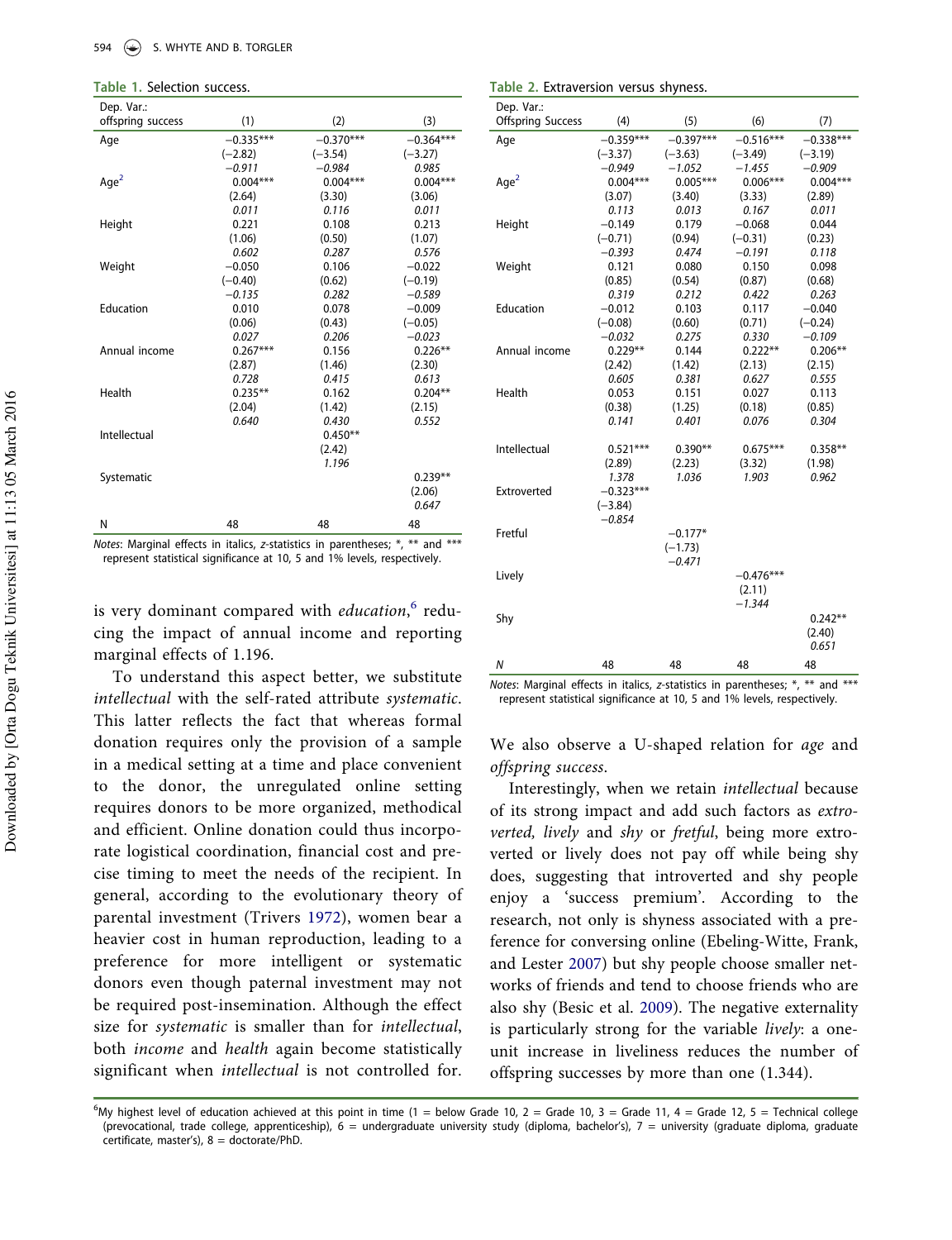A minimally surprising finding is that recipients are less likely to choose the sperm of fretful men. Two studies by Murphy, Hall, and LeBeau (2001, 2003), for example, demonstrate that fidgeting is negatively associated with perceived intelligence, which may explain why fretful is negatively correlated with donor success. Being socially awkward, nervous or overtly outwardly oriented or active in initial encounters may also diminish recipient trust in the donor or recipient perceptions of donor confidence. The results reported in Table 2 also indicate that income remains statistically significant in three out of four cases even after intellectual is controlled for. Overall, personal characteristics matter more than physical traits like height, weight or health.

## IV. Conclusions

Because the choice of a biological father is a major decision in any household, the new, emerging, informal market for sperm donation provides novel challenges and opportunities for investigation. Although in this article we limit empirical insights into the negative externalities of an informal online market that does not regulate donor quality, our results indicate that, in general, female choices in this informal environment seem carefully thought out. Personal attributes such as being intellectual, shy or systematic or having a certain level of income are rewarded, while the attributes extroverted, lively or fretful are punished. These results contribute to both the economic literature on human behaviour and on large-scale decision-making. Further research into this burgeoning market is warranted, both to assist those participating and to inform any potential future policy decisions.

#### Disclosure statement

No potential conflict of interest was reported by the authors.

## Funding

The authors wish to acknowledge financial support from the Australian Research Council [FT110100463].

#### References

Almeling, R. 2006. "'Why Do You Want to Be a Donor?': Gender and the Production of Altruism in Egg and Sperm

Donation." New Genetics and Society 25: 143–157. doi:10.1080/14636770600855184.

- Almeling, R. 2007. "Selling Genes, Selling Gender: Egg Agencies, Sperm Banks, and the Medical Market in Genetic Material." American Sociological Review 72 (3): 319–340.
- Ambady, N., and R. Rosenthal. 1992. "Thin Slices of Expressive Behavior as Predictors of Interpersonal Consequences: A Meta-Analysis." Psychological Bulletin 111: 256–274. doi:10.1037/0033-2909.111.2.256.
- Bar, M., M. Neta, and H. Linz. 2006. "Very First Impressions." Emotion 6: 269–278. doi:10.1037/1528-3542.6.2.269.
- Besic, N., M. Selfhout, M. Kerr, and H. Stattin. 2009. Shyness as Basis for Friendship Selection and Socialization in a Youth Social Network. mimeo, Örebro University.
- Bossema, E. R., P. M. Janssens, R. G. Treucker, F. Landwehr, K. Van Duinen, A. W. Nap, and R. Geenen. 2014. "An Inventory of Reasons for Sperm Donation in Formal versus Informal Settings." Human Fertility 17: 21–27. doi:10.3109/14647273.2014.881561.
- Cook, R., and S. Golombok. 1995. "Ethics and Society: A Survey of Semen Donation: Phase II—the View of the Donors." Human Reproduction 10 (4): 951–959.
- Daniels, K. R. 1987. "Semen Donors in New Zealand: Their Characteristics and Attitudes." Clinical Reproduction and Fertility 5 (4): 177–190.
- Daniels, K., E. Blyth, M. Crawshaw, and R. Curson. 2005. "Short Communication: Previous Semen Donors and Their Views Regarding the Sharing of Information with Offspring." Human Reproduction 20 (6): 1670–1675.
- Ebeling-Witte, S., M. L. Frank, and D. Lester. 2007. ". Shyness, Internet Use, and Personality." CyberPsychology & Behavior 10: 713–716. doi:10.1089/cpb.2007.9964.
- Hedrih, A., and V. Hedrih. 2012. "Attitudes and Motives of Potential Sperm Donors in Serbia." Vojnosanitetski Pregled 69: 49–57. doi:10.2298/VSP1201049H.
- Jadva, V., T. Freeman, W. Kramer, and S. Golombok. 2011. "Sperm and Oocyte Donors' Experiences of Anonymous Donation and Subsequent Contact with Their Donor Offspring." Human Reproduction 26: 638–645. doi:10.1093/humrep/deq364.
- Lui, S. C., S. M. Weaver, J. Robinson, M. Debono, M. Nieland, S. R. Killick, and D. M. Hay. 1995. "A Survey of Semen Donor Attitudes." Human Reproduction 10: 234–238. doi:10.1093/humrep/10.1.234.
- Murphy, N. A., J. A. Hall, and C. R. Colvin. 2003. "Accurate Intelligence Assessments in Social Interactions: Mediators and Gender Effects." Journal of Personality 71: 465–493. doi:10.1111/1467-6494.7103008.
- Murphy, N. A., J. A. Hall, and L. S. LeBeau. 2001. "Who's Smart? Beliefs about the Expression of Intelligence in Social Behavior." Representative Research in Social Psychology 25: 34–42.
- Riggs, D. W. 2008. "Using Multinomial Logistic Regression Analysis to Develop a Model of Australian Gay and Heterosexual Sperm Donors' Motivations and Beliefs." International Journal of Emerging Technologies and Society 6: 106–123.